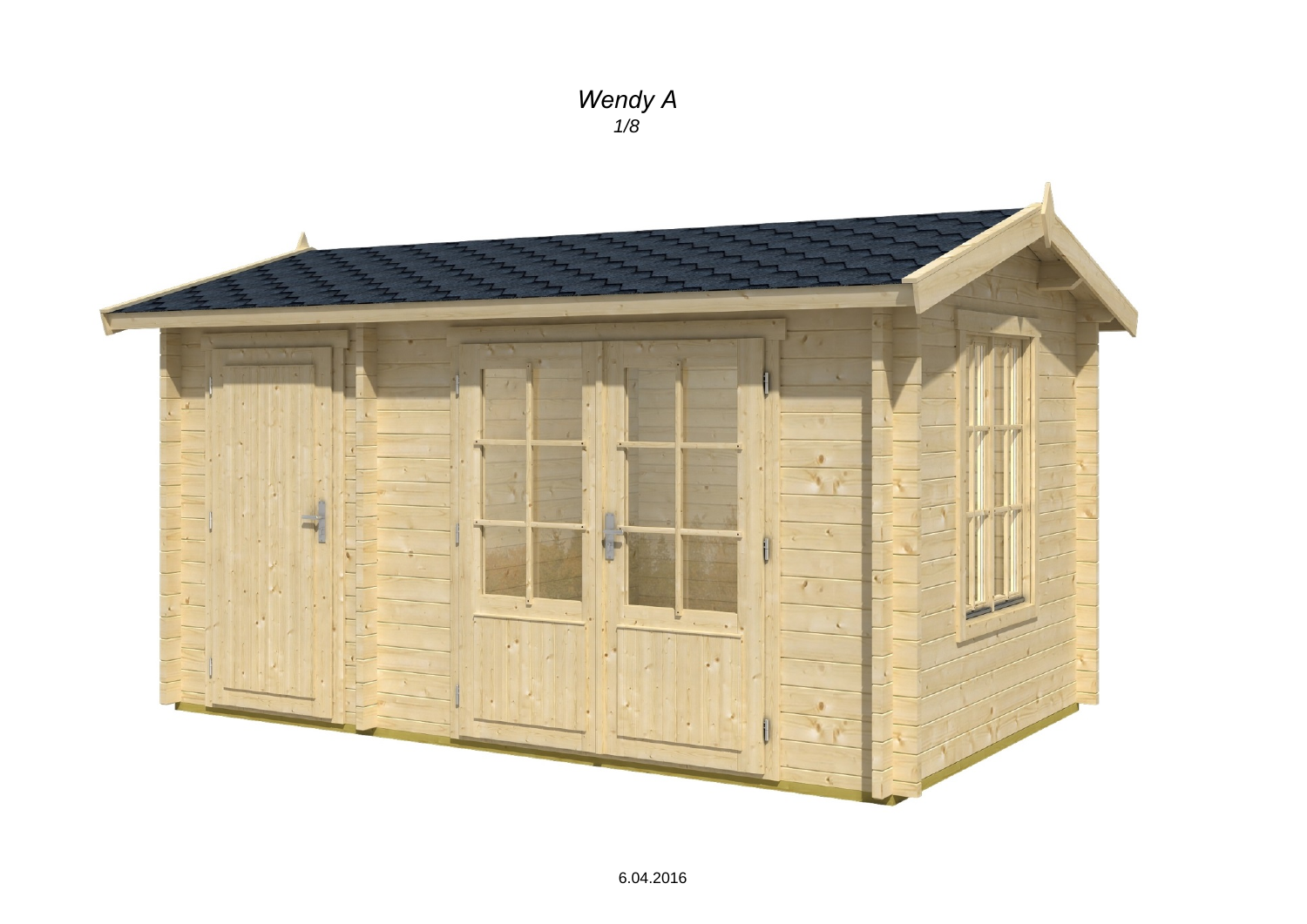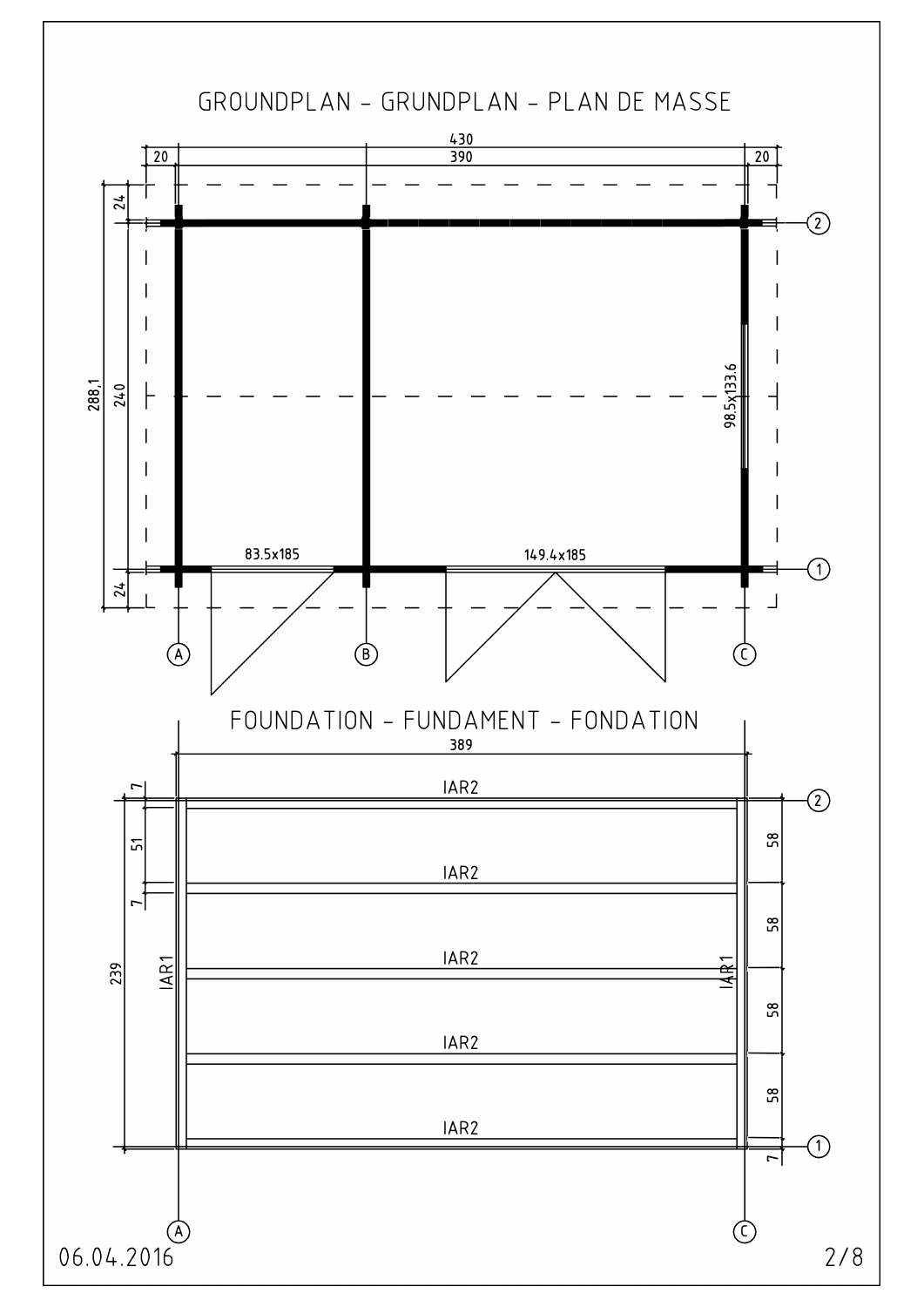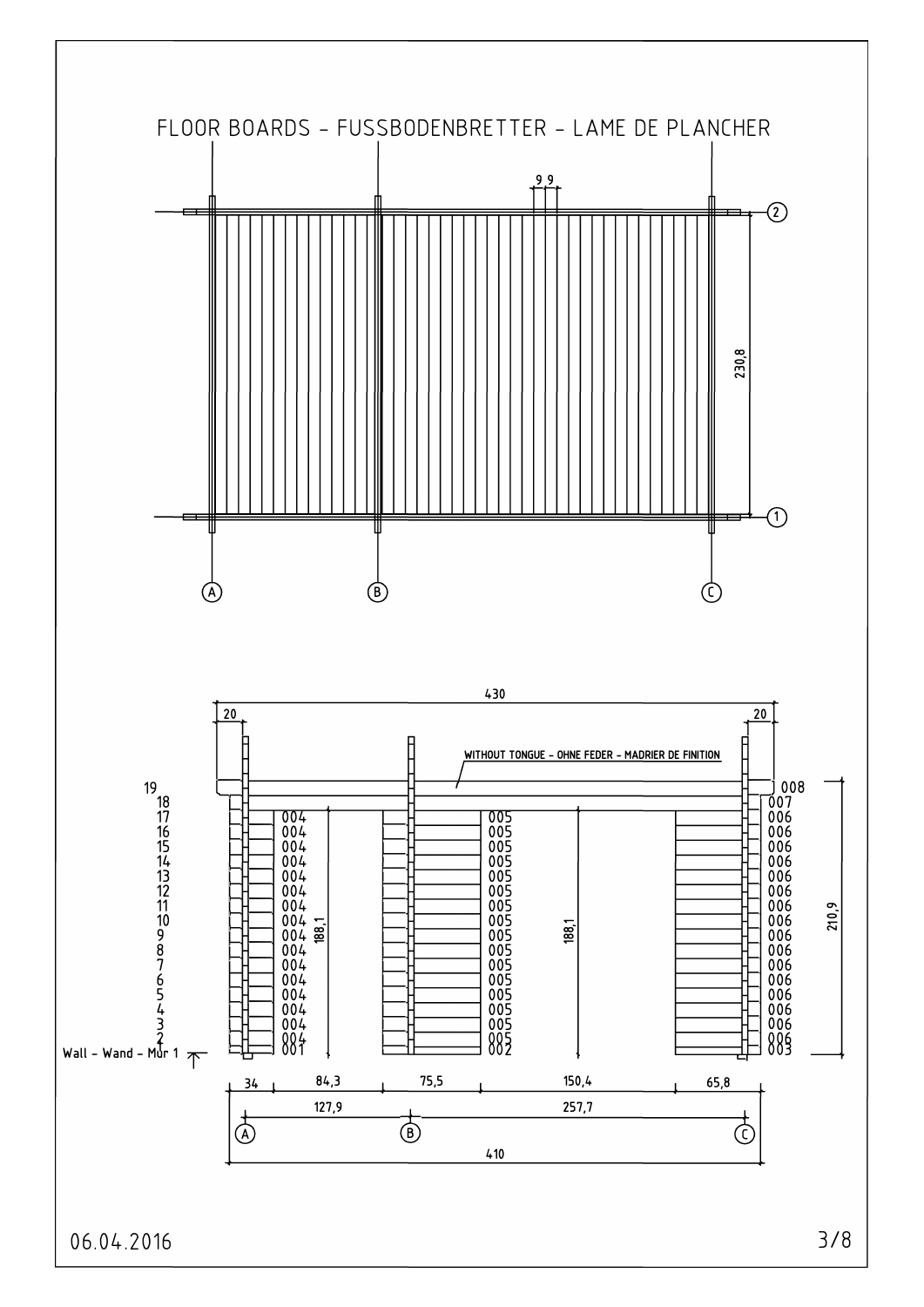

06.04.2016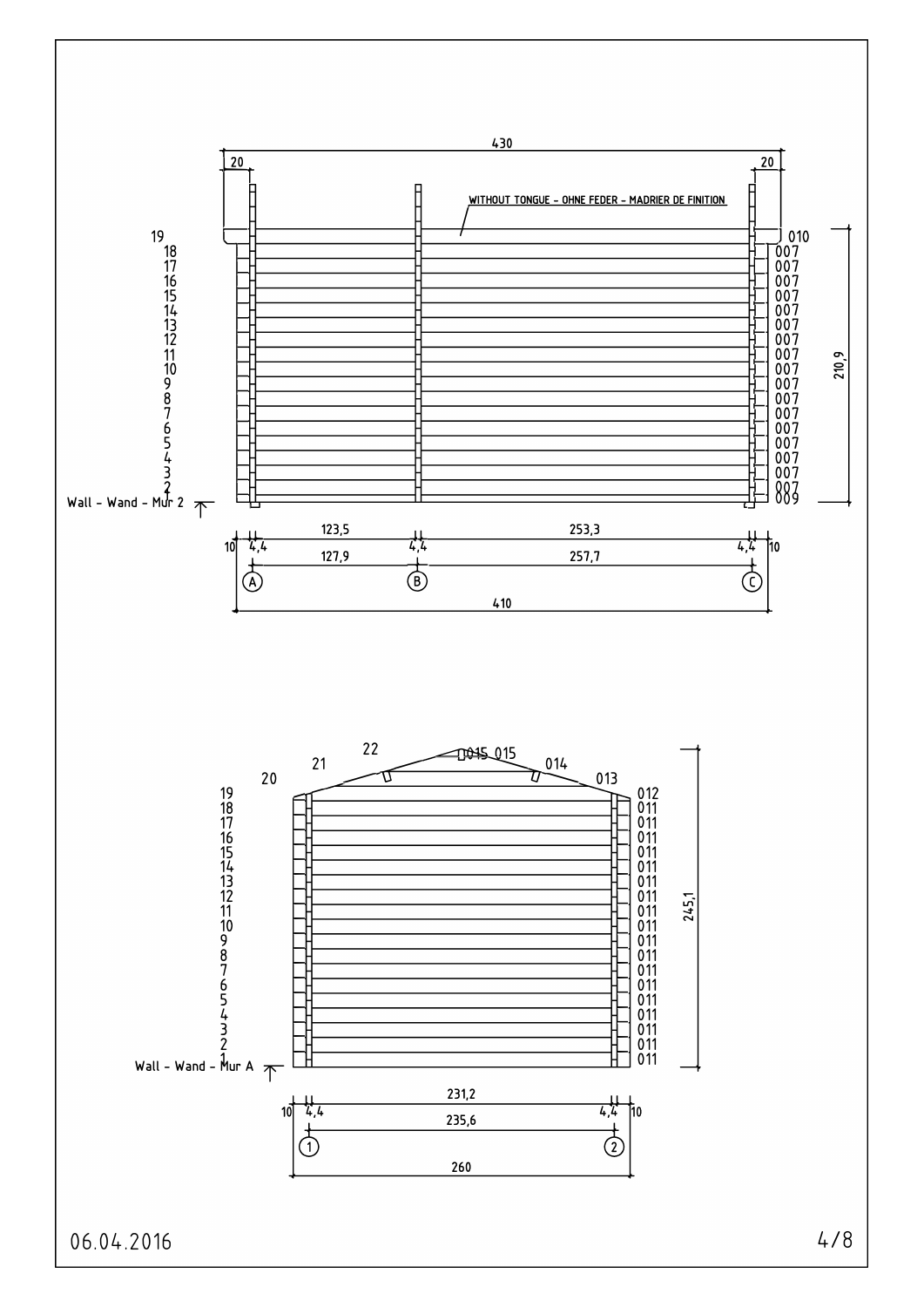

06.04.2016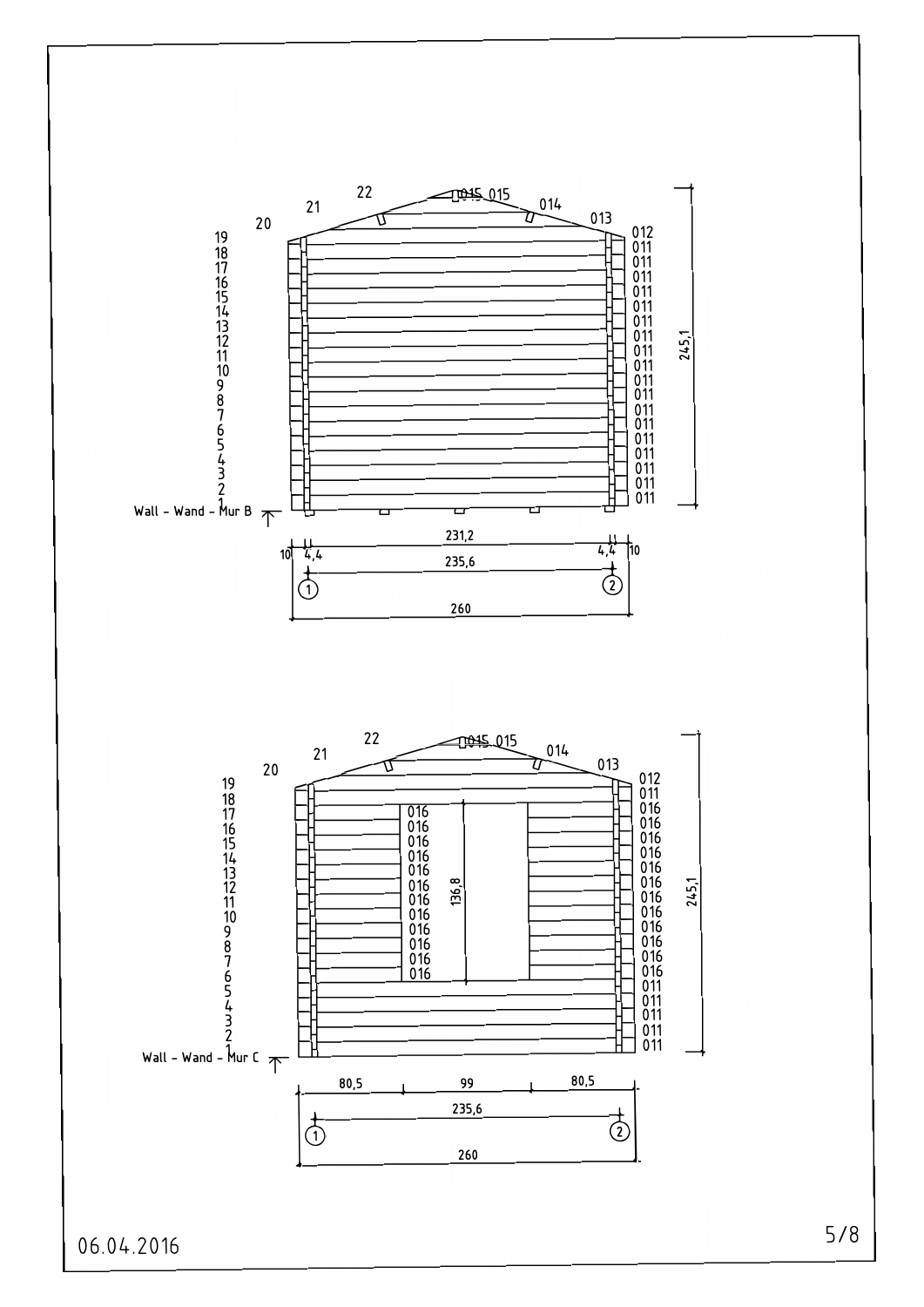| Pos                        | Piecelist - Stücklist - Liste des composants<br>06.04.2016<br>6/8                                                 | Q.             | P.<br>(mm)   | L.<br>(mm) |
|----------------------------|-------------------------------------------------------------------------------------------------------------------|----------------|--------------|------------|
| 001                        | $\frac{100}{\sqrt{2}}$                                                                                            | 1              | 44x57        | 340        |
| 002                        | $\frac{196}{2}$<br>515                                                                                            | 1              | 44x57        | 755        |
| 003                        | 514<br>$\frac{100}{1}$                                                                                            | 1              | 44x57        | 658        |
| 004                        | $\overline{D}$                                                                                                    | 16             | 44x114       | 340        |
| 005                        | 196<br>515                                                                                                        | 16             | 44x114       | 755        |
| 006                        | 514<br>$\mathbf{\hat E}^{100}$                                                                                    | 16             | 44x114       | 658        |
| 007                        | 1235<br>2533<br>$\overline{\Box}$<br>。<br>巴                                                                       | 18             | 44x114       | 4100       |
| 008                        | 2533<br>$\frac{200}{1}$<br>1235<br>$\overline{ }$<br>O                                                            | 1              | 44x120       | 4300       |
| 009                        | 2533<br>1235<br>$\overline{100}$<br>$\frac{100}{100}$                                                             | 1              | 44x57        | 4100       |
| 010                        | 2533<br>1235<br>$\frac{200}{1}$<br>$\overline{ }$<br>$\begin{array}{c} \n\end{array}$                             | 1              | 44x120       | 4300       |
| 011                        | 2312<br>$\overline{D}$<br>$\mathop{\mathrm{H}}\nolimits^{\hspace{-0.5cm}\mathsf{100}}$                            | 42             | 44x114       | 2600       |
| 016                        | 661<br>旨                                                                                                          | 24             | 44x114       | 805        |
| $WA-1$<br>$WB-1$<br>$WC-1$ | Q15<br>014<br>ଛ<br>013<br>$\sum$ 012<br>2600                                                                      | 1<br>1<br>1    |              |            |
| IAR <sub>2</sub>           | FOUNDATION - FUNDAMENT - FONDATION                                                                                | 5              | 70x45        | 3750       |
| IAR1                       | FOUNDATION - FUNDAMENT - FONDATION                                                                                | $\overline{2}$ | 70x45        | 2390       |
| PR <sub>1</sub>            | ROOF BEAM - DACHBALKEN - PANNE DE TOIT<br>1235<br>2533<br>200<br>200<br>$\mathbf{0}$<br>៱▁ノ<br>$\mathbf{u}$<br>n. | 1              | 44x140       | 4300       |
| A-PR1                      | ROOF BEAM - DACHBALKEN - PANNE DE TOIT<br>1235<br>2533<br>200<br>200<br><u>_n</u><br>л.                           | $\overline{2}$ | 44x140       | 4300       |
|                            | <b>FINXYZY/TP</b><br>FLOOR BOARDS - FUSSBODENBRETTER - LAME DE PLANCHER                                           | 43             | 90x18        | 2308       |
|                            | 现效双冲<br>ROOF BOARDS - DACHBRETTER - VOLIGES                                                                       | 96             | 90x18        | 1500       |
|                            | FLOOR FILLET - FUSSBODENLEISTE - CORNIERE DE FINITION DU<br>☑<br>PLANCHER                                         |                | $18\times18$ | 16.75      |
|                            | ROOFING FELT FILLET - DACHPAPPENLEISTE - BAGUETTE DE FIXATION<br>"∕⊼<br>DU FEUTRE BITUMEUX                        | 4              | 18x58        | 1550       |
| $TB-1$                     | <b>KTATKAYARTA</b><br>EAVES BOARD - TRAUFBRETT - BANDEAU DE TOIT                                                  | $\overline{2}$ | 18x90        | 4300       |
| DRV-1                      | ROOF EDGE REINFORCEMENT - DACHRANDVERSTÄRKUNG - CORNIERE<br>blΩ<br>DE RENFORT DE BORD DE TOIT                     | $\overline{2}$ | 28x34        | 4300       |
| KFS-1                      | STORM PROTECTION - STURMLEISTE -<br>ᆿ<br>- LATTE ANTI-TEMPETE                                                     | 4              | 22x45        | 2050       |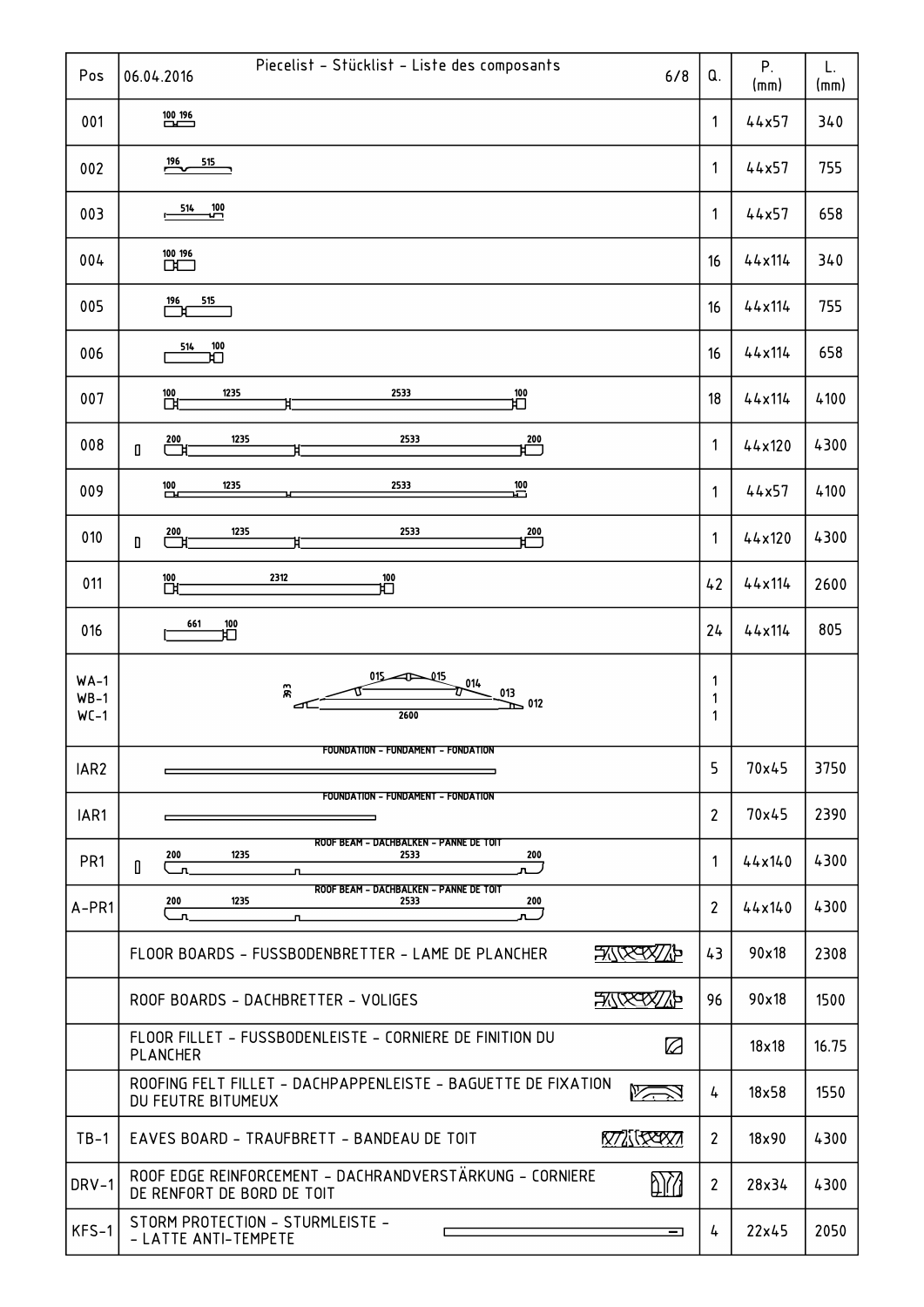| Pos             | Piecelist - Stücklist - Liste des composants<br>06.04.2016<br>7/8                                                                          | Q.                    | Ρ.             | L.   |
|-----------------|--------------------------------------------------------------------------------------------------------------------------------------------|-----------------------|----------------|------|
|                 | GABLE MOULDING - GIEBELLEISTE -                                                                                                            |                       | (mm)           | (mm) |
|                 | - PLANCHE DE RIVE                                                                                                                          | 4                     | 18x120         | 1550 |
| FS <sub>2</sub> | りんしょう<br>WINDOW HANDLE FITTINGS - FENSTERGRIFF - POIGNEE DE FENETRE                                                                        | 1                     | <b>FG10.AL</b> |      |
| HS1             | SCREW FOR GEORGIAN BARS - SCHRAUBE FÜR SPROSSEN - VIS DE<br><b>BARRES GEORGIENNE</b>                                                       | 24                    | 2.5x20         |      |
| HS8             | SCREW FOR GABLE SEGMENT - SCHRAUBEN FÜR DECKBLATT - VIS<br>,,,,,,,,,,,,,,,,,<br>POUR FIXATION LOSANGE DE FINITION                          | 4                     | 3.5x35         |      |
| HS <sub>9</sub> | SCREW FOR GABLE MOULDING - SCHRAUBEN FÜR GIEBELLEISTE - VIS<br>,,,,,,,,,,,,,,,,,<br>DE FIXATION POUR PLANCHE DE RIVE                       | 24                    | 3.5x50         |      |
| HS4             | SCREW FOR WINDOW FILLET - SCHRAUBE FÜR GLASLEISTE - VIS DE<br>FILET DE FENETRE                                                             | 3                     | 3x30           |      |
| HS4             | SCREW FOR DOOR FILLET – SCHRAUBE ZUR BEFESTIGUNG TÜRLEISTE –<br>VIS D'ASSEMBLAGE DU CADRE DE PORTE                                         | 5                     | 3x30           |      |
| <b>HS12</b>     | SCREW FOR EAVES BOARDS - SCHRAUBEN FÜR TRAUFBRETTER - VIS<br>DE FIXATION POUR BANDEAU DE TOIT                                              | 20                    | 4x40           |      |
| <b>HS12</b>     | SCREW FOR ROOF EDGE REINFORCEMENT - SCHRAUBEN FÜR<br>DACHRANDVERSTÄRKUNG - VIS POUR RENFORT DE BORD DE TOIT                                | 20                    | 4x40           |      |
| <b>HS18</b>     | SCREW FOR FOUNDATION - SCHRAUBEN ZUR BEFISTIGUNG FUNDAMENT<br>- VIS DE FIXATIONS DES POUTRELLES DE FONDATIONS                              | 10                    | 5x120          |      |
| <b>HS18</b>     | SCREW FOR ROOF BEAMS - SCHRAUBEN FÜR DACHBALKEN - VIS POUR<br>PANNE DE TOIT                                                                | 15                    | 5x120          |      |
| <b>HS16</b>     | SCREW FOR 1. WALL BEAM - SCHRAUBE FÜR 1. BOHLENREIHE - VIS DE<br>FIXATIONS 1ére RANGÉE DE MADRIERS AVEC POUTRELLES DE<br><b>FONDATIONS</b> | 9                     | 5x90           |      |
| <b>HS16</b>     | SCREW FOR DOOR JAMB - SCHRAUBE FÜR TÜRRAHMEN - VIS DE<br>,,,,,,,,,,,,,,,,,,<br>FIXATION POUR MONTANT DE PORTE                              | 4                     | 5x90           |      |
| <b>HS25</b>     | SCREW FOR DOORSTEP - SCHRAUBEN FÜR SWELLE - VIS DE FIXATION<br>DU SEUIL DE PORTE                                                           | 5                     | 4.5x65         |      |
| NF <sub>2</sub> | ZN NAIL FOR FLOOR FILLET - ZN NÄGEL FÜR FUSSBODENLEISTE -<br>POINTE POUR CORNIERE DE FINITION DU PLANCHER                                  | 34                    | 1.4x40         |      |
| <b>SH44</b>     | HAMMER BLOCK - SCHLAGHOLZ - CALLE DE FRAPPE                                                                                                | $\mathbf 1$           |                |      |
| <b>SFS</b>      | NUT FOR STORM PROTECTION - SCHRAUBENMUTTER FÜR STURMLEISTE<br>(O)<br>- ÉCROU POUR LAME ANTI-TEMPETE                                        | 8                     | D <sub>8</sub> |      |
| NF4             | ZN NAIL FOR ROOF - ZN NÄGEL FÜR DACHBRETTER - POINTES DE<br>FIXATIONS DES VOLIGES DE TOIT                                                  | 306                   | 2x50           |      |
| NF4             | ZN NAIL FOR FLOOR - ZN NÄGEL FÜR FUSSBODENBRETTER - CLOUS<br>POUR PLANCHER                                                                 | 225                   | 2x50           |      |
| NF5             | ZN NAIL FOR ROOFING FELT FILLET – ZN NÄGEL FÜR<br>DACHPAPPENLEISTE – POINTE POUR BAGUETTE FIXATION FEUTRE<br><b>BITUMEUX</b>               | 16                    | 2x40           |      |
| <b>BFS</b>      | BOLT FOR STORM PROTECTION - BOLZEN FÜR STURMLEISTE - VIS<br><b>TIMMININI</b><br>POUR LAME ANTI-TEMPETE                                     | 8                     | 8x80           |      |
|                 | MALE BOLT HINGE FOR DOOR - TÜRRIEGEL - PARTIE MALE DE<br>PAUMELLE DE PORTE<br>مط                                                           | 6                     | $14\times80$   |      |
| GS              | GABLE SEGMENT - DECKBLATT - LOSANGE DE FINITION                                                                                            | $\overline{c}$        |                |      |
| <b>DFS</b>      | WASHER FOR STORM PROTECTION - DICHTSCHEIBE FÜR STURMLEISTE -<br>Q<br>RONDELLE POUR LAME ANTI-TEMPETE                                       | 8                     | D8             |      |
| TL4             | DOOR HANDLE FITTINGS - TÜRGRIFF - SET DE GARNITURES DE<br>$\epsilon$<br>SERRURE DE PORTE                                                   | $\mathbf{2}^{\prime}$ |                |      |